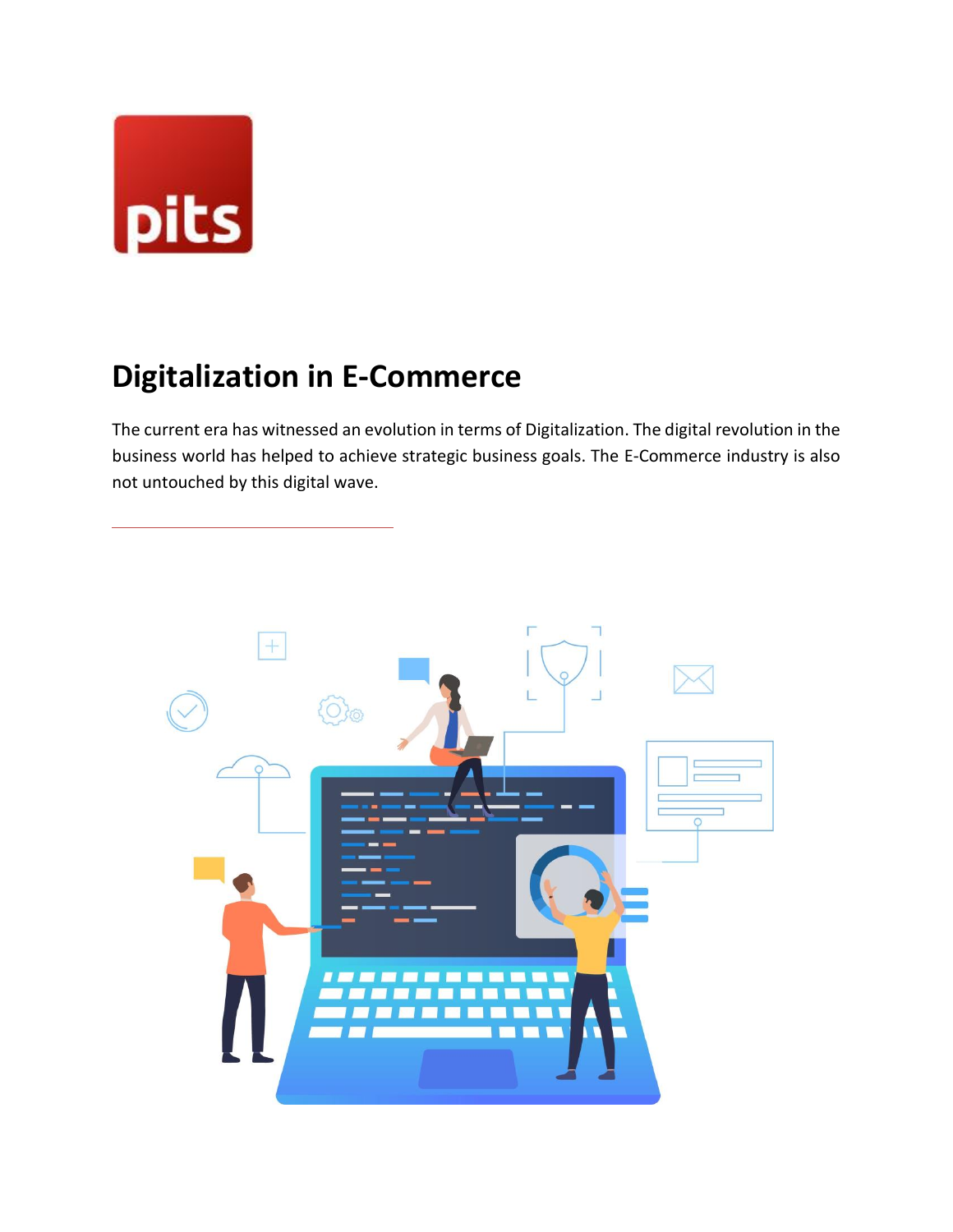### **E-Commerce**

E-Commerce or electronic commerce or internet commerce refers to the buying and selling of goods and services online. Be it retail, wholesale, subscription, dropshipping or any other form of business transaction E-Commerce has brought a new form of business. For the question, Who can start an E-Commerce business, anyone can start their E-Commerce platform with that it calls for an E-Commerce store, which is generally an online landing place where customers come, learn about, and purchase products.

E-Commerce businesses have different options when it comes to the platform they use to sell the products online. There are possibilities for small, medium clients to sell their products using a third-party marketplace (Amazon, Ebay, etc.) rather than building their platform. While large, medium, and small clients rely on E-Commerce platforms for their business, it's the seller who generally chooses the type of platform that they want to rely on.

# **The Digital Wave**

Years back when online shopping sites were first introduced to people around, most were not keen on the idea of online shopping. Customers were far away from the view of the virtual world and purchasing things online, but now as years pass by, we see a drastic change in the trend with people adopting online shopping. Digital commerce is booming, with ever-increasing client demand.

Digital technology continues to be the core of the E-Commerce industry and has employed its astounding capabilities to allow sellers, connect with their customers through the web and mobile platforms.

Through virtual shopping, people are now able to shop across the globe without any geographic or linguistic barriers. The ease of searching for products, matching preferences, quick checkouts, safer online transactions has called out demand for virtual shops.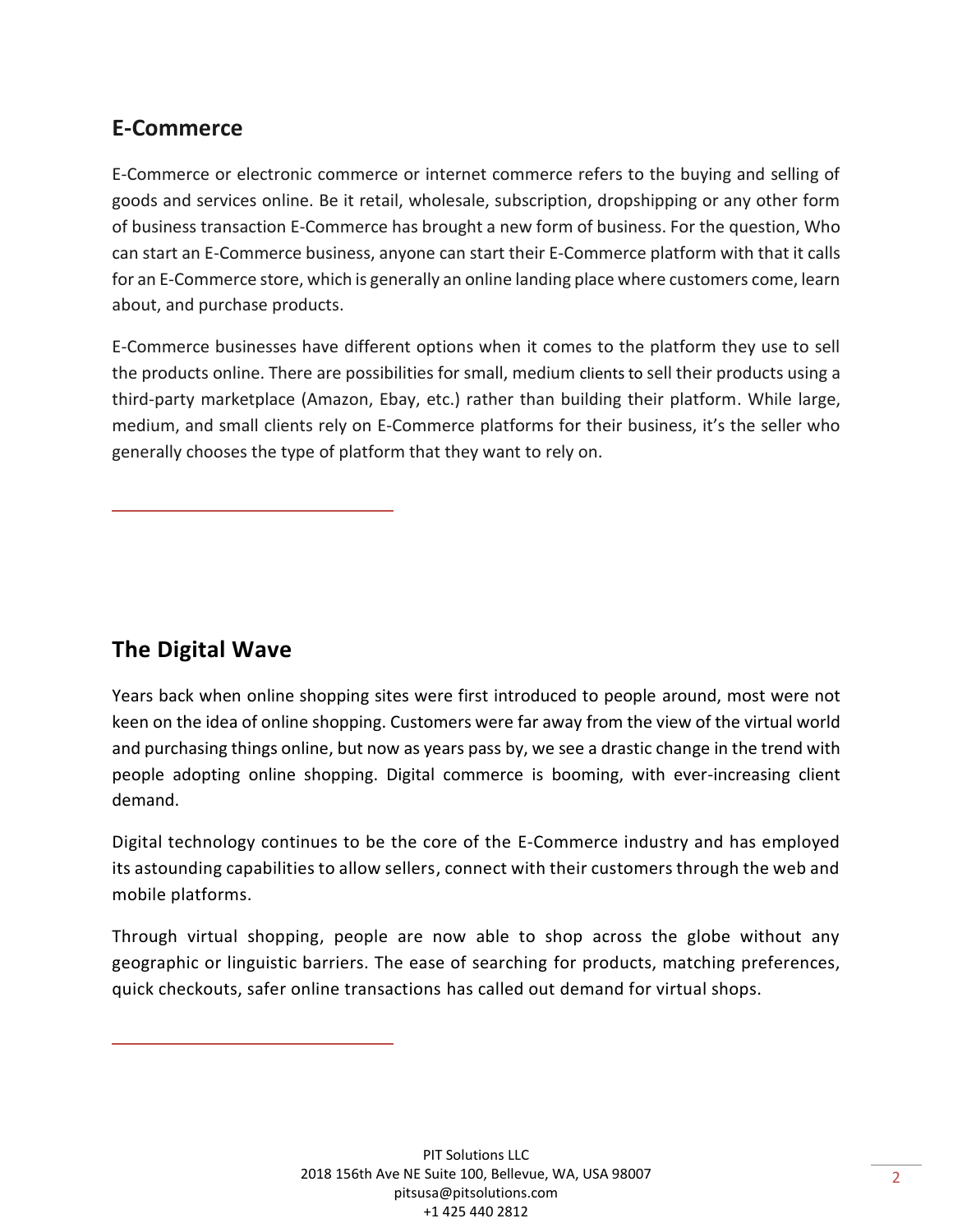# **Demand of Times**

The year 2020 witnessed a drastic change in the E-Commerce sector. With the outbreak of the COVID-19 pandemic, adopted social distancing and staying home strategies have further pushed people towards purchasing things online. Amazon one of the leading E-Commerce players has reported that the customers are relying on them like never before in their social distancing and self-quarantine efforts. Few of the E-Commerce sites such as Big Basket even went out of stock due to unexpected demand flow.

A global consumer survey during the COVID-19 crisis by McKinsey suggests that new users drove over 50% of the increase in online grocery shopping (Brazil and South Africa), kerbside pickup from restaurants (France, Germany, Italy, South Africa, United Kingdom and Unites States) or other stores (Italy, South Africa, United Kingdom, United States). In the United States, 21% of adults report having ordered groceries online or through the app from local stores as a direct response to COVID-19. Significant increases were also observed for cosmetics, toiletries, and medicines.

#### **Ways in which Digitalization Impact**

- ❖ **Payment Options** E-Commerce platforms call in for a safe, efficient, and secure advance payment option. The payment option should not be a tedious one so that users can rely on them easily.
- ❖ **AI in Personalization** AI finds its use in E-Commerce sites were in it relay on customer search history analytics to study the trend of products viewed by the customer and by so offering new products that the customer would be more likely to choose next time.
- ❖ **Social Media and Marketing** Most E-Commerce platforms gain attention through social media platforms. It gives customers to view product images, reviews, by which they get to know more about the platform.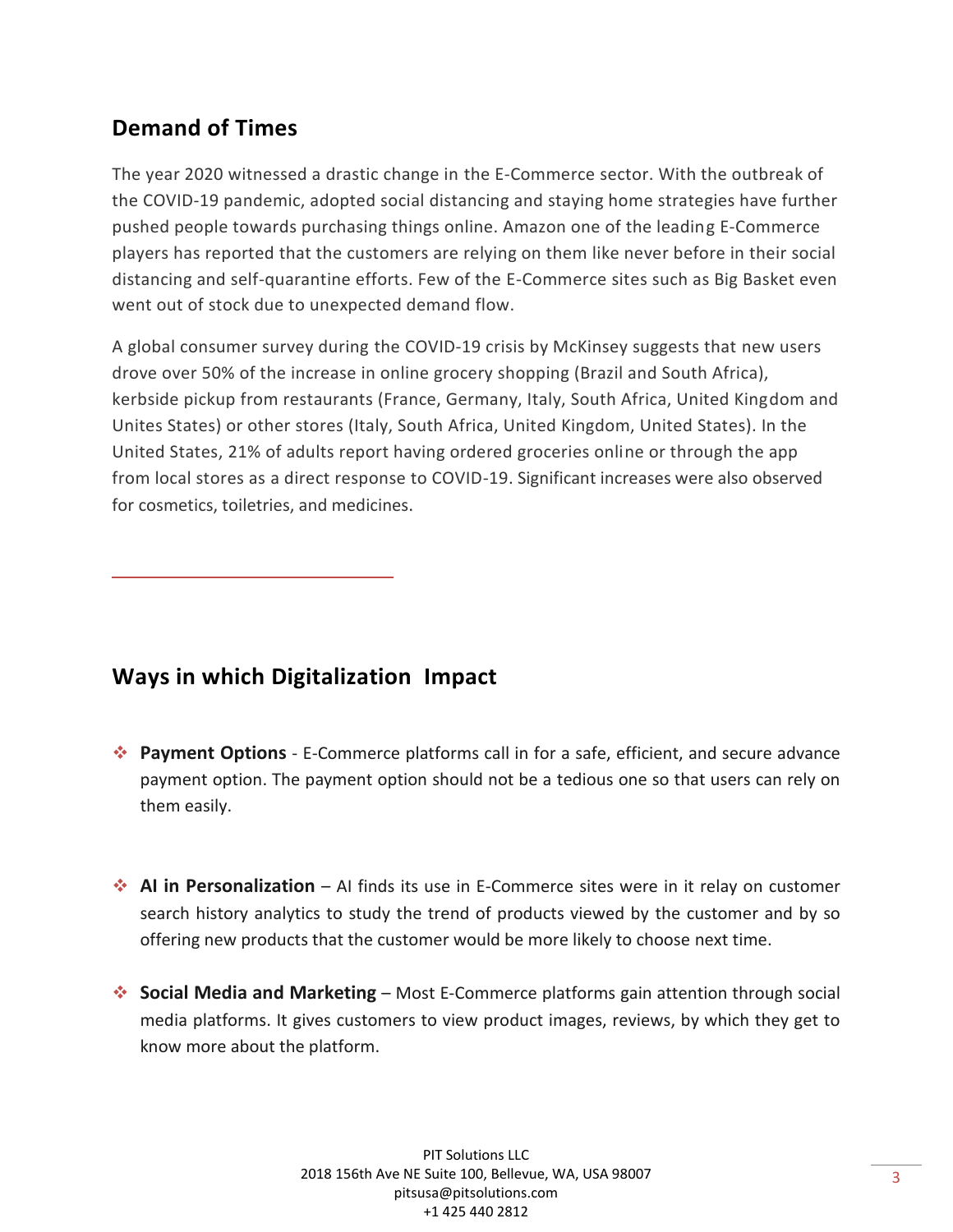- ❖ **24/7 Sales and Market Presence**  Digitalization has called off for virtual shops that are open 24/7. You can do shopping anytime from anywhere.
- ❖ **Supply Chain, Warehouse Management** -Digital innovation has simplified every aspect of the supply chain including.
	- **·** Inventory Management
	- Port Management
	- Warehouse Management
	- Brand Protection
	- Delivery
	- Infrastructure
- ❖ **Forecasting Demands** -Forecasting demands in one of the most interesting factors of the E-Commerce industry in which the store predicts the customer's next choice item based on his previous shopping trends and deliver the item to the nearest logistic center before the order is placed. This saves in the delivery time.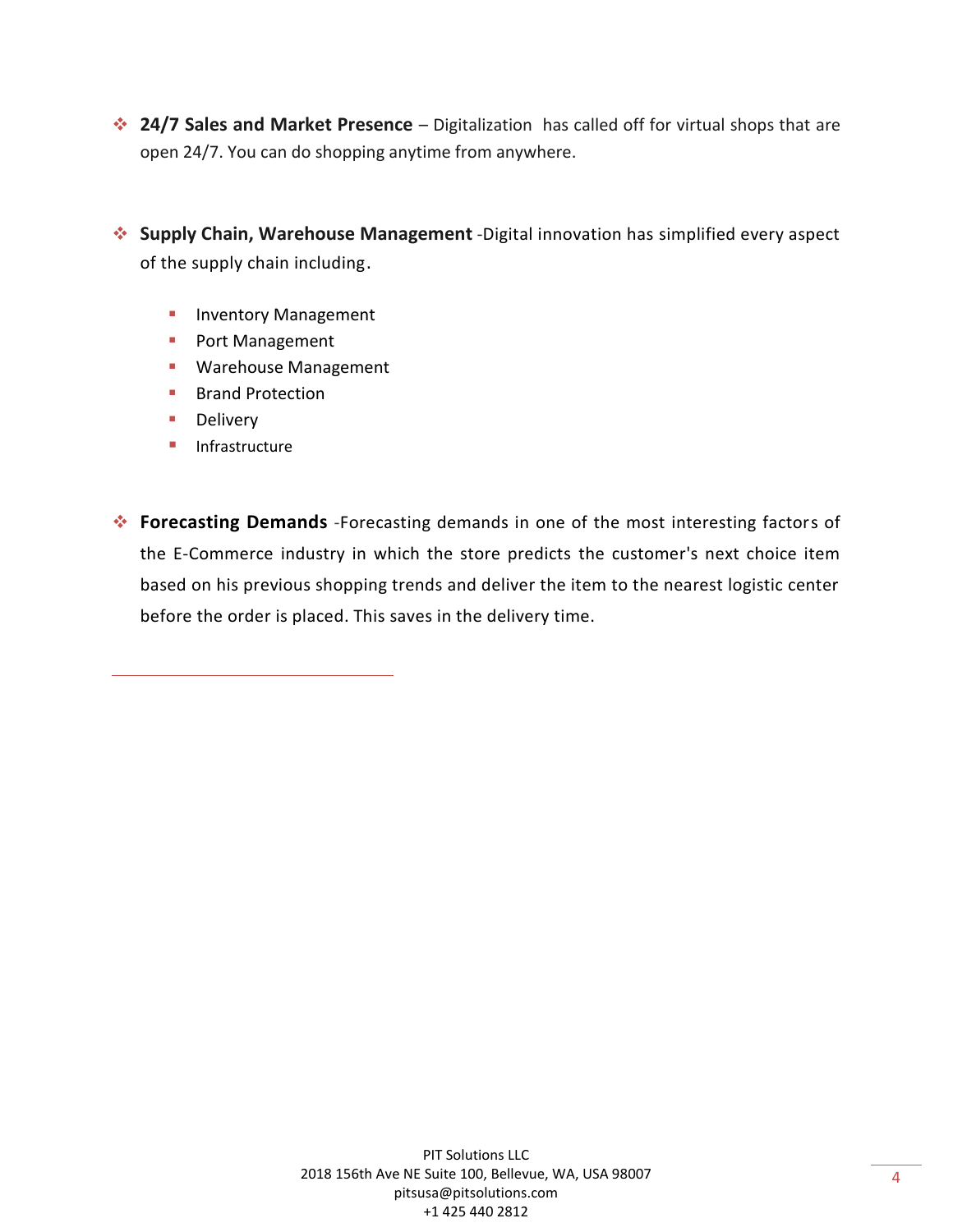#### **[Our Solution](https://www.pitsolutions.ch/en/references/#webshop)**

PIT Solutions as a leading digital service provider and with proven expertise in E-Commerce web development and web design, have industry specific experience in providing services to create user specific [E-Commerce](https://www.pitsolutions.ch/en/references/#webshop) platforms. With several clients across the globe [PIT](https://www.pitsolutions.ch/en/references/#webshop) [Solutions](https://www.pitsolutions.ch/en/references/#webshop) have been involved in the design and development of different E-Commerce platforms with features adding to the user requirement. Our professionals plan strategies to provide [cutomised E-Commerce](https://www.pitsolutions.ch/en/references/#webshop) solutions across industries that enable business to register increased traffic and sales, read more..

#### **Conclusion**

Digitalization has brought a change in the E-Commerce industry and this change is everevolving. With new technologies like ML, AI, Big Data Analytics new addons are coming to the E-Commerce platform. Customers are also switching from reality to the virtual world accepting the change and making the best of opportunities.

#### **References**

[https://www.mckinsey.com/business-functions/marketing-and-sales/our-insights/a-global](https://www.mckinsey.com/business-functions/marketing-and-sales/our-insights/a-global-view-of-how-consumer-behavior-is-changing-amid-covid-19)[view-of-how-consumer-behavior-is-changing-amid-covid-19](https://www.mckinsey.com/business-functions/marketing-and-sales/our-insights/a-global-view-of-how-consumer-behavior-is-changing-amid-covid-19)